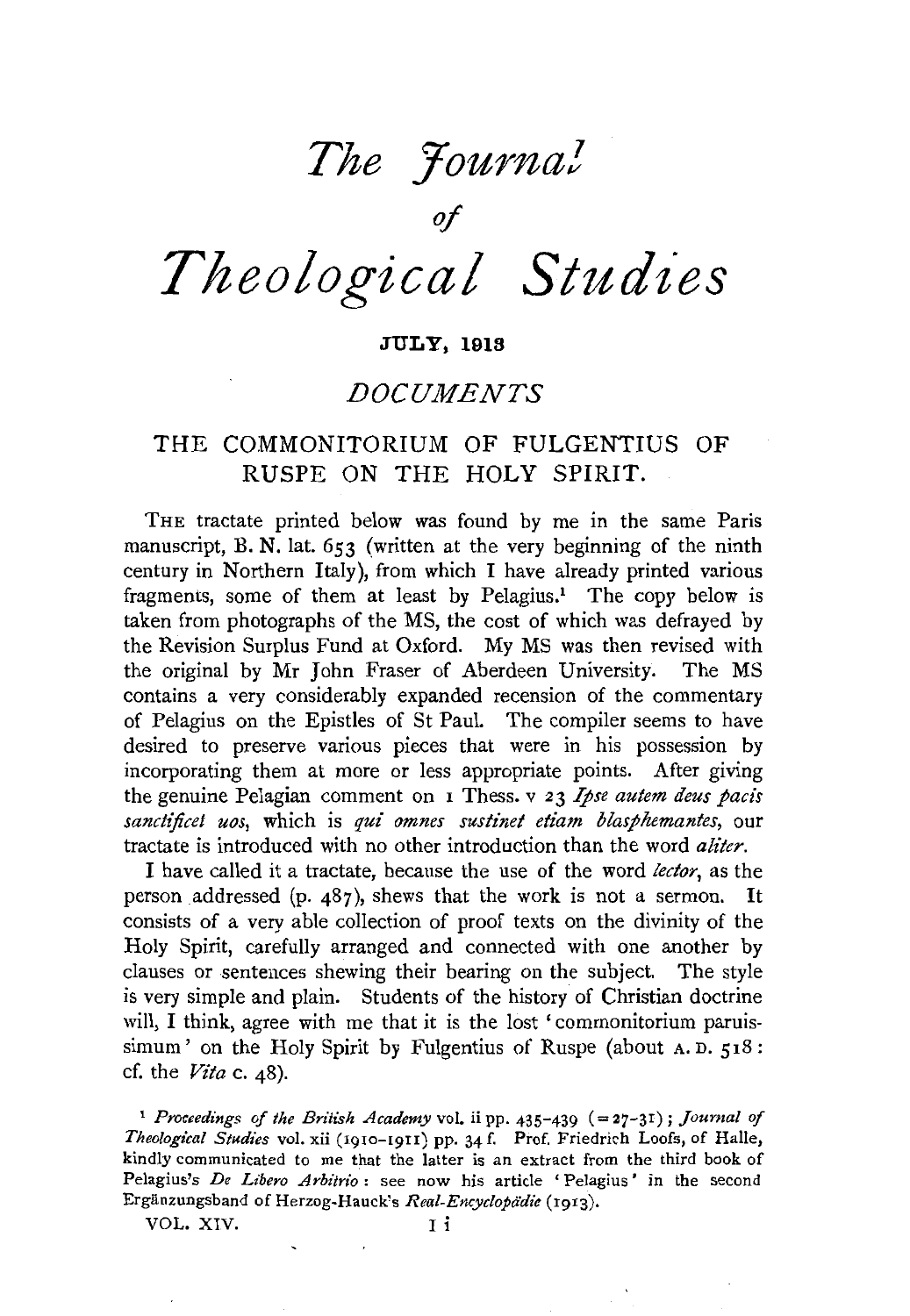The language harmonizes with that of the known works of Fulgentius: so does the biblical text. It will not be without interest to shew this fact at some length. Certain New Testament quotations agree with the Vulgate, but others are quite different. It would seem that the author used an Old Latin Bible, and not the Vulgate. The illustrative material could be increased by any one who has a suitable library at hand.

Matt. xii 28 (p. 484) daemonia =  $k \, b \, \bar{f}^2 g^1$ xxviii 19 (p. 486) ite baptizate omnes gentes in nomine etc. It is interesting to see this free quotation repeated in the identical words. So also twice at least in Fulgentius (Migne PL. lxv 500 B, 714 n). The *ite* belongs to the Old-Latin as a whole. Luc. i 15 (p. 484) *om.* adhuc = *b* i 35 (p. 484)  $\sim$  sanctus spiritus: unique? te =  $e b (f^2)$ xi 20 (p.  $484$ ) autem = O.L. *versus* Vulgate porro (a clear instance).  $a$ utem =  $a c d$ ,  $\text{se} d = b f f^2$  ego =  $c d$ Ioh. iii 5 (p. 485) *add.* **sancto** =  $a \, \text{f}^2 \, \text{m}$ 6 (p. 485) de  $\begin{pmatrix} 1^0 \\ 0 \\ 0 \end{pmatrix} = a b e f^2 m q$ viii r8 (p. 483) dicit  $= (a)$ xv 26 (p. 483) de: Nouat. Hier. xvi 27 (p. 483) de patre prodiui : unique? *add.* quia deus spiritus est  $f^2$  m xvii I7 (p. 483) *add.* pater: Victorin. (?) Ambr. unique, in this position, among Old-Latins? *add.* tua: Act. v 4 (p. 485)  $\sim$  hominibus mentitus = Fulgent. 309 A, Ambst. vi 3 (p. 484) testimonium habentes =  $(p t)$ xx 28 (p. 483) constituit = Vigilius, Fulgentius ad regen-<br>dam (cf. m) domini =  $d e g i g \phi$  Lucif. Ambst. Hier.  $domini = d e gig \phi$  Lucif. Ambst. Hier. Rom. viii 9 *add*. fratres : unique? r Cor. i 30 (p. 483)  $\sim$  nobis sapientia = only late Latin evidence, e. g. Z*2* (ed. Buchanan) vi 11 (p. 483)  $om$ . **quidam** = many, which however read *quidem*. *om.* sed iustificati estis  $= m$  Iren.  $\frac{2}{5}$  Tert. Cypr.  $\frac{1}{2}$  codd. etc. *om.* **nostri** =  $d$  Iren.  $\frac{2}{3}$  Tert. Cypr. xii  $3-8$  (p. 485) *om.* **loquens** =  $dg$  etc. dominum **Iesum** =  $d \text{g } m$  etc. autem = Iren. uero = ? *om.* quidem = ?  $\blacktriangleright$  datur per spiritum = Ambst. Ps-Hier. *om.* autem = ? Eph. iv 5 (p. 486)  $\sim$  unum baptisma una fides : unique? r Ioh. ii r (p. 483) peccauerimus = Didymus, Vigil.-Thaps. *ter*  Fulgent.  $$ 

Quod autem eiusdem sit sanctus spiritus cuius pater et filius substantiae, ex hoc absolutissime perdocetur quod quaecumque pater uel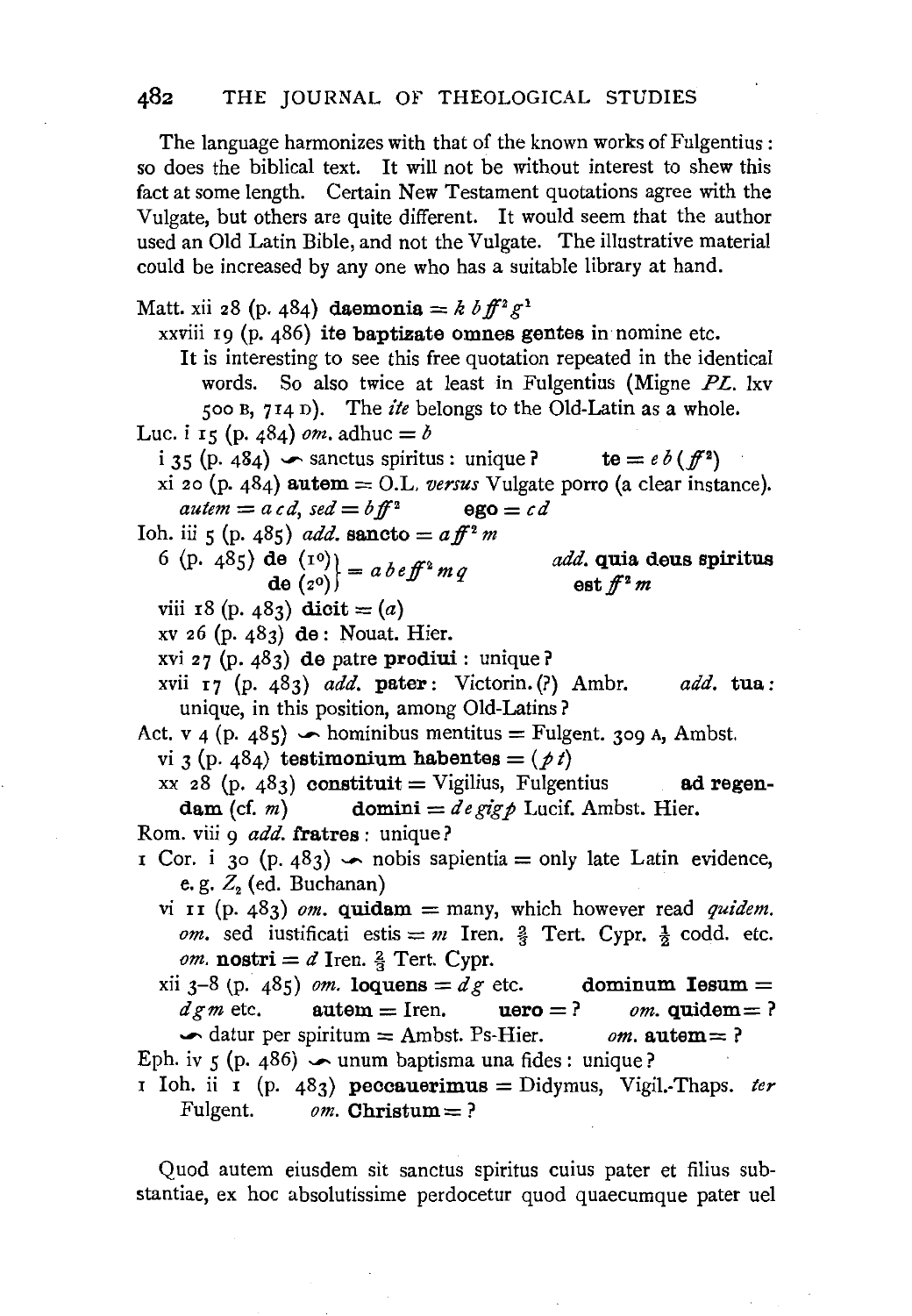filius, eadem etiam facere spiritus sanctus ostenditur. Sanctificat sine dubio pater secundum illud apostoli: IPSE AUTEM DEUS PACIS SANCTI-FICET UOS PER OMNIA ; et dominus in euangelio : PATER SANCTIFICA EOS IN TUA UERITATE. Hoc etiam filius facere perhibetur : QUI FACTUS EST inquit NOBIS apostolus SAPIENTIA A DEO ET IUSTITIA ET 5 SANCTIFICATIO ET REDEMPTIO. Idem et sanctus spiritus agere declaratur: ET HAEC inquit apostolus FUISTIS, SED ABLUTI ESTIS, SED SANCTI-FICATI ESTIS IN NOMINE DOMINI IESU CHRISTI ET IN SPIRITU DEI NOSTRI. Constituit dominus ad praedicandum apostolos. Hoc etiam sanctus spiritus fecisse monstratur, quod ab apostolo dicitur: ATTENDITE <sup>10</sup> UOBIS ET UNIUERSO GREG!, IN QUO UOS SPIRITUS SANCTUS CONSTITUIT EPISCOPOS AD REGENDAM ECCLESIAM DOMINI. Habitare dicitur in suis deus pater, ut apud Esaiam : ET HABITABO IN ILLIS ET INTER EOS AMBULABO. Hoc etiam filius: HABITARE inquit apostolus CHRISTUM PER FIDEM IN CORDIBUS UESTRIS. Idem etiam de sancto spiritu I5 indicatur. NESCITIS, ait apostolus, QUIA TEMPLUM DEI ESTIS ET SPIRITUS DEI HABITAT IN UOBIS? De patre prodisse filius dicitur: EGO DE PATRE PRODIUI. Hoc et spiritus sanctus: SPIRITUS, inquit, QUI DE PATRE PROCEDIT. Pater de filio testimonium apud homines perhibet. Ipse filius ait: TESTIMONIUM DICIT DE ME QUI MISIT ME 20 PATER. Hoc et sanctum spiritum facere indicat dicens: CUM AUTEM UENERIT PARACLYTUS QUEM EGO MITTAM UOBIS A PATRE, SPIRITUM UERITATIS QUI A PATRE PROCEDIT, ILLE TESTIMONIUM PERHIBEBIT DE ME. Aduocatus noster filius dicitur: SED ET SI PECCAUERIMUS, inquit sanctus Iohannes apostolus, ADUOCATUM HABEMUS APUT PATREM IESUM. 25 Hoc et de sancto spiritu indicatur: NAM QUID OREMUS, ait apostolus Paulus, SICUT OPORTET NESCIMUS, SED IPSE SPIRITUS POSTULAT PRO NOBIS. In ueritate pater dirigit secundum illud Dauiticum; DIRIGE ME IN UERITATE TUA, QUIA DEUS MEUS ES TU. Hoc etiam sanctus spiritus facere perhibetur: CUM AUTEM UENERIT, inquit dominus, ILLE 30 SPIRITUS UERITATIS, DOCEBIT UOS [IN] OMNEM UERITATEM. Pater bonus dicitur : CONFITEMINI DOMINO QUONIAM BONUS, Hoc et filius : EGO SUM, inquit, PASTOR BONUS. Idem etiam spiritus sanctus : SPIRITUS TUUS BONUS, ait Dauid, DEDUCE ME IN UIAM RECTAM.

lam sufficere quidem poterant quae de sancto spiritu dicta sunt, 35

I. sanctificat] sanctificati *cod.* 2. apostuli *cod.* I Thess. v 23 3· loh. xvii 17 4· I Cor. i 30 7· I Cor. vi II 9· ni *ex* ui, *ut uid., cod.*  apostulus *cod. (corr.)* IO. quod] quam *cod. an* quum *legendum?* apostulo *cod.* Act. xx 28 I3. Esai. inter] in *cod.* (i *exp.)* I4. Eph. iii I7 I6. I Cor. iii I6 I8. loh. xvi 27 et *ex* est *cod.* Ioh. xv 26 20. perhibetur *cod.* Ioh. viii 18 m\*isit *cod.* 21. Ioh. xv 26 23. qui a] qua *cod.\** 24. 1 Ioh. ii 1 26. Rom. viii 26 28. Ps. xxiv 5 30. Ioh. xvi 13 24. I loh. ii I 26. Rom. viii 26 28. Ps. xxiv 5 30. Ioh. xvi I 3<br>31. uos] uob cod.\* 32. Ps. cv I est cod.\* Ioh. x I4 33. Ps. 32. Ps. cv I est *cod*.\* Ioh. x 14 cxlii Io

I i 2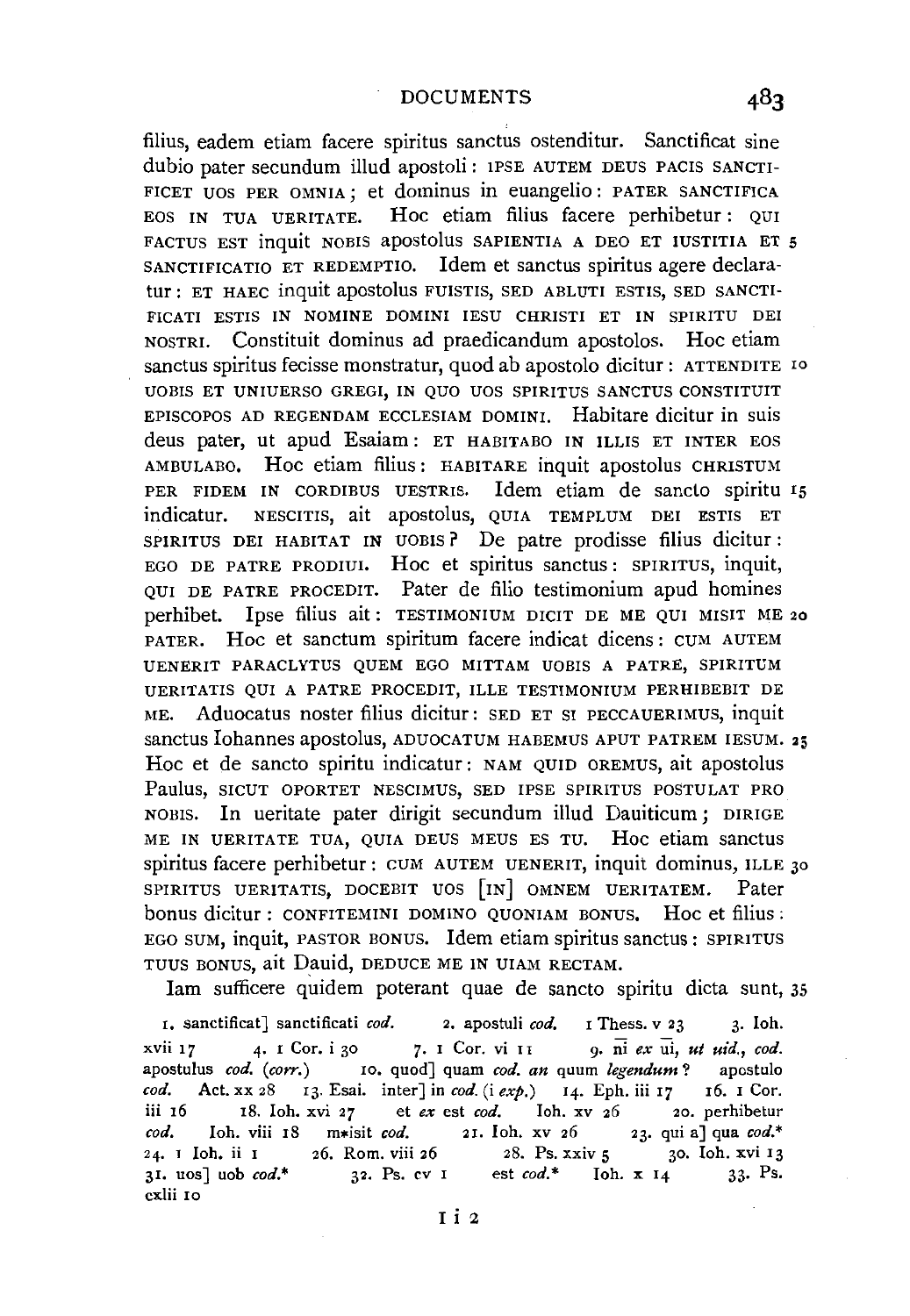#### 484 THE JOURNAL OF THEOLOGICAL STUDIES

quandoquidem et esse eum et idem quod pater et filius efficere posse monstrauimus; sed propter eos qui ilium creaturam potius quam substantiam dei esse pertinaci mente contendunt, adhuc pauca dicenda sunt.

- 5 · Primum quidem quaerendum ab his est qui sanctum spiritum esse creaturam uolunt, si qua creatura, cum una eademque sit, multos possit indiuisa conplere, sicut de sancto spiritu scriptum esse non dubium est, ut de beati Iohannis baptistaet in euangelio Lucae: ET SPIRITU, inquit, SANCTO REPLEBITUR EX UTERO MATRIS SUAE, et Elisabeth repleta est Io spiritu sancto, et spiritu sancto repletus est Zacharias, et apostolus !NPLEMINI inquit SPIRITU. Item in Actibus Apostolorum: CON-SIDERATE ERGO FRATRES UIROS EX UOBIS TESTIMONIUM HABENTES SEPTEM PLENOS SPIRITU, et multa his similia sunt, quibus sanctus
- spiritus uno eodemque tempore multos replesse monstratur. Quod IS si facere nulli creaturae possibile est, non ergo est sanctus spiritus creatura.

Quaerendum nihilo minus est si qua creatura digitus dei dicatur, quot si spiritum sanctum digitum dei dici scriptura testatur, unde consubstantialis esse dinoscitur. Nam cum in euangelio Matthei 20 dominus dixisse referatur: SI AUTEM EGO IN SPIRITU DEI EICIO DAE-MONIA, et in alio dixisse de hoc ipso referatur : SI AUTEM EGO IN DIGITO DEI EICIO DAEMONIA, dei spiritum digitum dei esse non dubium est. Quod si de nulla dici conuenit creatura, nee consubstantialis deo esse intellegatur. Non igitur est sanctus dei spiritus creatura.

25 Creatorem quoque sanctum spiritum Iegimus, ut ad beatam Mariam angelus, cum ab eo qualitatem suae pollicitationis exigeret, id est quonam modo posset cum esset uirgo generare: SANCTUS inquit SPIRITUS SUPERUENIET IN TE, ET UIRTUS ALTISSIMI OBUMBRABIT TE, ostendere uolens in creatione assumti hominis efficientiam etiam sancti 30 spiritus adfuturam. Simile est et illud quod in psalmo continetur : AUFERES SPIRITUM TUUM AB EIS ET DEFICIENT ET IN TERRAM SUAM REUERTENTUR. EMITTIS SPIRITUM TUUM ET CREABUNTUR ET INNO-UABIS FACIEM TERRAE. Qua de re, etiam si creator esse sanctus spiritus comprobatur, quod nulla creatura esse cognoscitur, non est

35 sanctus spiritus creatura.

Inmensus quoque esse sanctus spiritus exinde monstratur, quo etiam DEI PROFUNDA scRUTARI refertur. Certe inmensus esse deus creditur, inmensus procul dubio et ille est qui eius scrutatur arcana. Quod

8. *uix puto* beato Iohanne baptista *esse legendum* : *immo credo aliquoduocabulum excidisse* Luc. i 15 9. cf. Luc. i 41 10. cf. Luc. i 67 II. Eph. v 18<br>apostulorum cod. Act. vi 3 20. Matt. xii 28 21. Luc. xi 20 apostulorum *cod*, Act. vi 3 20. Matt. xii 28 21. Luc. xi 20 27 possit *cod.* essit *cod.* Luc. i 35 inquid *cod.* 29. sanctus *cod .*  . 3I. Ps. ciii 30 37· cf. I Cor. ii ro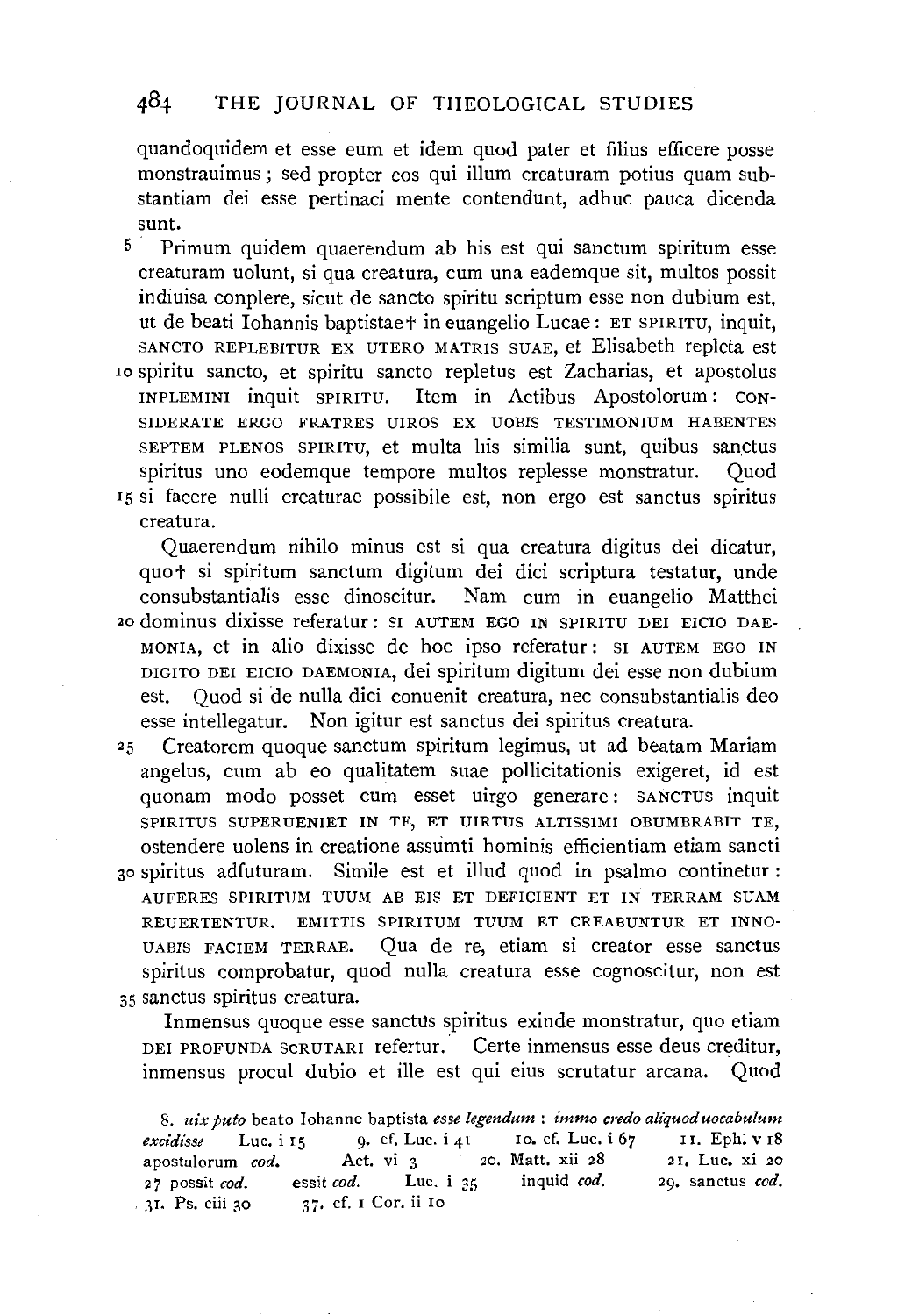si nullae hoc competit creaturae, id est ut inmensa esse existimetur, non igitur est der spiritus creatura.

Deum quoque eum esse certissimum est dicente domino ad Nicodemum : QUOD NATUM EST DE CARNE CARO EST, ET QUOD NATUM EST DE SPIRITU SPIRITUS EST, QUIA DEUS SPIRITUS EST. Sed ne quis hoc 5 de patre uel filio et non de sancto spiritu proprie dictum esse contendat, diligenter quam ob causam hoc ipsum dicatur inspiciat. Cum Nicodemo dominus disputabat, qui nasci hominem denuo non posse dicebat ; cui dominus: NISI QUIS RENATUS FUERIT inquit EX AQUA ET SPIRITU SANCTO NON POTEST INTROIRE IN REGNUM DEI, et subiunxit: QUOD 10 NATUM EST DE CARNE CARO EST, ET QUOD NATUM EST DE SPIRITU SPIRITUS EST, QUIA DEUS SPIRITUS EST. Illum procul dubi(o) deum dixit, de quo superius hominem nasci oportere dixerat. Hoc etiam in Apostolorum Actibus non obscure depromitur, ubi ad Ananiam dicitur: QUUR TEMPTAUIT SATANAS COR TUUM MENTIRI TE SPIRITU  $I_5$ SANCTO? et subsequitur: NON ES HOMINIBUS MENTITUS SED DEO. Quem hie alium deum dixisse existimabitur, nisi cui ante dictus primum perhibetur esse mentitus?

Dominum quoque et deum eum dici non dubium est, apostolo COntestante, ubi ait: NEMO IN SPIRITU DEI DICIT ANATHEMA IESU ET 20 NEMO POTEST DICERE DOMINUM IESUM NISI IN SPIRITU SANCTO. DIUISIONES AUTEM GRATIARUM SUNT, IDEM UERO SPIRITUS, ET DIUI-SIONES MINISTRATIONUM SUNT, IDEM AUTEM DOMINUS, ET DIUISIONES OPERATIONUM SUNT, IDEM UERO DEUS, QUI OPERATUR OMNIA IN OMNIBUS. UNI CUIQUE AUTEM DATUR MANIFESTATIO SPIRITUS AD 25 UTILITATEM: ALII DATUR PER SPIRITUM SERMO SAPIENTIAE, ALII SERMO SCIENTIAE SECUNDUM EUNDEM SPIRITUM, et cetera usque ad eum locum quo ait: HAEC AUTEM OMNIA OPERATUR UNUS ATQUE IDEM SPIRITUS DIUIDENS SINGULIS PROUT UULT. Cum idem totiens repetit, de uno eodemque omnia se dixisse, ut claret, ostendit, et tam deum 30 quam dominum sanctum spiritum nuncupasse.

Et ut magis ac magis eluceat eum (cum) patre ac filio unius esse substantiae, ille de sancto Esaia promendus est locus quo ait : UIDI DOMINUM SABAOTH OCULIS MEIS. Quod de patre dictum esse plerique existimant: Iohannes tamen euangelista de filio id fecit 35 intellegi, ubi de ludaeis ait: PROPTEREA NON POTERANT CREDERE QUIA ITERUM DIXIT ESAIAS: EXCAECAUIT OCULOS EORUM ET INDURAUIT EORUM COR UT NON UIDEANT OCULIS, et cetera usque ad eum locum

4· Ioh. iii 6 Ioh. iii 6 *esse legendum*  28. I Cor. xii II xii 39 8. cf. Ioh. iii 4 9. Ioh. iii 5 10. subiuxit cod.\* dubi *cod.* cf. Ioh. iii 5 15. Act. v 3 *ueri simile est* spiritui 16. Act. v 4 19. apostulo *cod.* 20. 1 Cor. xii 3-8<br>1 32. cum om. cod. 34. Esai. vi 5 36. Ioh. 32. cum om. cod.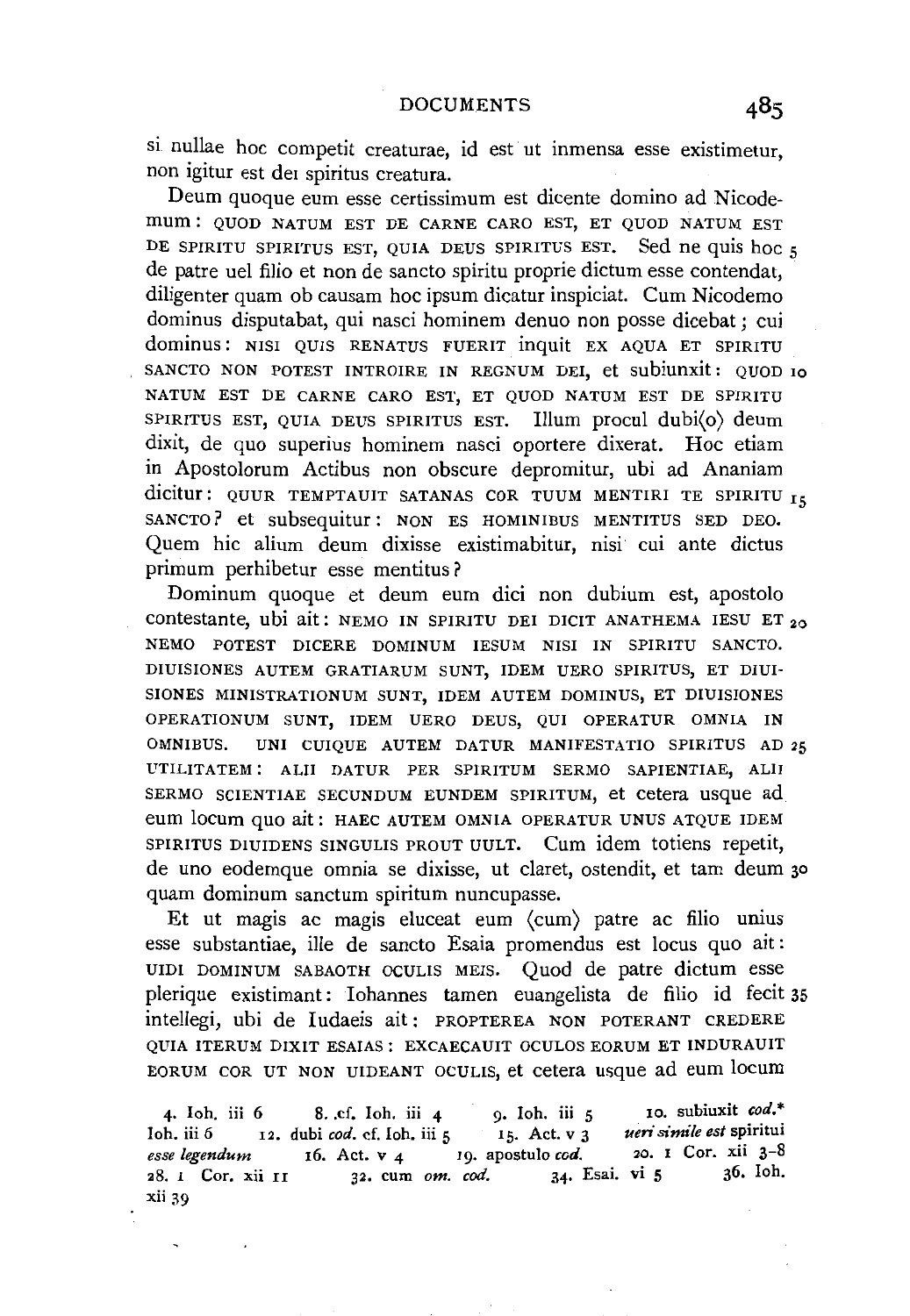#### 486 THE JOURNAL OF THEOLOGICAL STUDIES

quo ait: HAEC DIXIT ESAIAS, QUANDO UIDIT GLORIAM EIUS ET LOCUTUS EST DE EO. Quod tunc factum esse non dubium est, cum se dominum sabaoth uidisse testatus est, et hoc quod sanctus Iohannes ad filium rettulit, beatus apostolus de spiritu sancto intellegendum esse significat  $_{5}$  in Actibus Apostolorum ita dicens : BENE SPIRITUS SANCTUS LOCUTUS EST PER ESAIAM PROPHETAM AD PATRES NOSTROS DICENS: UADE AD POPULUM ISTUM ET DIC : AURE AUDIETIS ET NON INTELLEGETIS ET UIDENTES UIDEBITIS ET NON PERSPICIETIS, et reliqua.

Numquidnam sibi scriptura sancta contraria est? Minime. Sed <sup>1</sup> o quia patris et filii et sancti spiritus uoluntas una est una deitas una substantia, de tribus personis intellegi in commune potest etiam quod ab una dicatur effectum. Quod euidentius illo euangelico testimonio conprobatur quod dominus ait: ITE BAPTIZATE OMNES GENTES IN NOMINE PATRIS ET FILII ET SPIRITUS SANCTI. Et in Actibus Apostolo-

r5 rum in nomine tantum filii apostolos baptizasse non dubium est. Quid ergo? inmemoresne aut transgressores praecepti dominici extitisse credendi sunt? absit; sed quia sciebant patris et filii et sancti spiritus unam esse substantiam, et quia nouellis ac rudibus filii nomen insinuari crebrius oportebat, absque aliquo fidei damno et dominicum praeceptum 20 custodiunt, dum in uno trinitatem esse substantiae unitate confidunt, et solum filium nominando quod illius ratio temporis exigebat efficiunt.

Illud uero diligentius peruidendum est, quid causae fuerit ut in nomine patris et filii et spiritus sancti baptismi mysterium praeciperetur impleri, si patrem et filium et spiritum sanctum non eiusdem intellegi-25 mus esse naturae. Dicit namque apostolus : UNUM BAPTISMA UNA FIDES. Quo modo 'unum baptisma ', si hae personae, in quarum nomine celebrari iubetur, unum non sunt, cum necesse sit illud tam diuersum esse quam ipsarum personarum, per quas consummari creditur, diuersae uidebuntur esse substantiae, uel quo modo 'una fides' est, si 30 non uni deo debetur? Quo modo autem uni debetur, si non una deitatis substantia dicitur esse, sed plures? Haec namque fides nostra est, quam de diuinarum scripturarum fontibus atque apostolicis traditionibus manasse non dubium est, qua confitemur patrem et filium et sanctum spiritum unius esse deitatis, unius aeternitatis, unius omni-35 potentiae, unius essentiae (et) unitam indiscretamque substantiam

personarum tantum proprietate distingui. Nam et pater semper pater est, et filius semper filius est, et spiritus sanctus semper spiritus sanctus est. Numquam pater filius nee filius umquam pater, nee spiritus sanctus aliquando aut filius aut pater, sed semper patris ac filii spiritus,

r. lob. xii 41 3· uidisset *cod.\** 5· apostulorum *cod.* Act. xxviii 25 7. intellegitis *cod.* 9. Num quinnam *cod.* 13. cf. Matt. xxviii 19<br>14. apostulorum *cod.* cf. Act. ii 38 etc. 16. inmemoresine\*aut *cod.* 25. 14. apostulorum *cod.* cf. Act. ii 38 etc. r6. inmemoresine\*aut *cod.* 25. apostulus *cod.* cf. Eph. iv 5 31. prures *cod.\** 35. et om. cod.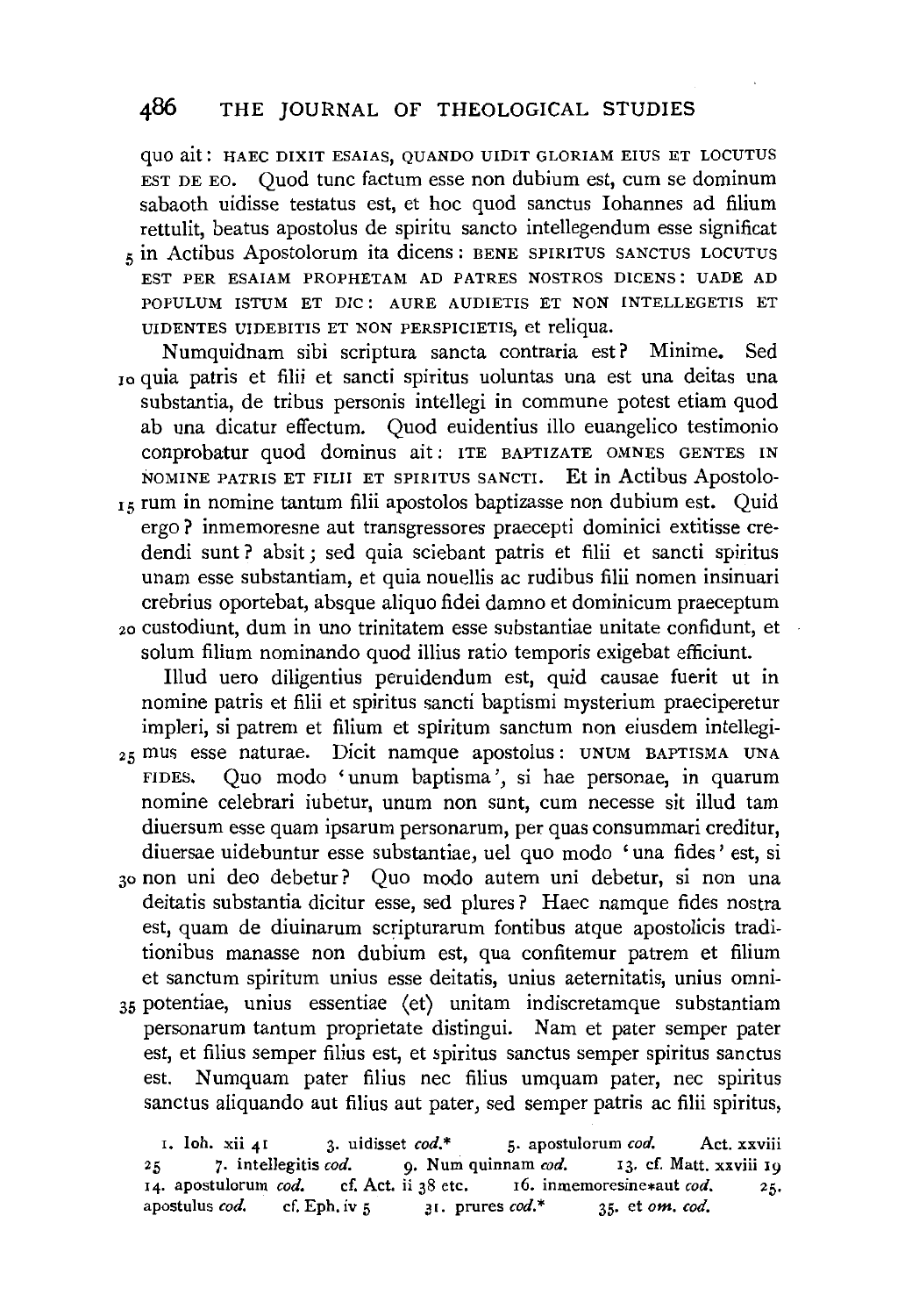#### DOCUMENTS

iuxta illud apostoli: UOS AUTEM FRATRES IN CARNE NON ESTIS SED IN SPIRITU, SI TAMEN SPIRITUS DEI HABITAT IN UOBIS : SI QUIS AUTEM SPIRITUM CHRISTI NON HABET, HIC NON EST EIUS.

Diligenter, quaeso te, lector, attende quod quem superius dei, id est patris, spiritum dixerat, eundem inferius esse dicat et Christi. Quod *5*  hac ratione eum dixisse non dubium est, ut tam substantiam patris et filii unitatem, ex hoc etiam quo eundem spiritum earn habere doceret exprimeret, quam etiam ipsum sanctum spiritum, cum patris ac filii esse asserit, nee patrem nee filium esse monstraret, neque alterius substantiae quam patris ac filii, dum patris ac filii spiritus esse indicatur, ostenderet. 10

Neque enim nos ut Sabellius unam eandemque personam tribus nominibus designamus, sed secundum nominum proprietatem etiam personas accipimus. Quod ita se habere ·multis licet scripturarum testimoniis declaretur, tamen illud praecipue quod iam superius usi sumus OStenditur: ITE BAPTIZATE OMNES GENTES IN NOMINE PATRIS ET FILII IE ET SPIRITUS SANCTI. Non enim dixit 'in nomine patris filii spiritus sancti', quod eum dixisse conuenerat, si non tam tres personas tria nomina quam tria nomina unam nouerat optinere personam. Coniunctione uero 'et' post 'patris ' nomen tam filii quam sancti spiritus interponendo, satis aperte haec nomina non unius sed trium personarum <sub>20</sub> esse monstrauit.

Hoc etiam illo ostenditur loco quo dominus baptizatus esse legitur ac super eum post baptismum in columbae specie spiritus sanctus descendisse perhibetur, et ueram uocem sonuisse de caelo HIC EST FILIUS MEUS. Agnosce in uoce patrem, agnosce in eo qui baptismum 25 consecutus est filium, agnosce et spiritum sanctum per columbam ut nequaquam iam unam trium nominum personam sed unam trium personarum credas esse substantiam.

Sed dicit aliquis : ' Quo modo unum deum habere te dicis, cum tres personas te non neges confiteri ? Quidni confitear non secundum 3o diuersitatem substantiae sed secundum personarum distinctionem? Et quo modo, inquies, quamuis in eadem substantia, unum possunt esse, si tres sunt, quod sint secundum auctoritatem scripturarum credere mihi necesse est? Quo modo autem uel qualiter id ipsum sint nefas est quidem quaerere: quae scripta sunt credere debeo, non 35 quae sunt scripta discutere. Scriptum enim mihi est unum deum esse et praeter eum alium non habendum, et solum illum adorandum, solique ab omnibus seruiendum. Et scriptura illa quae mihi unum deum praedicat eadem tam filium quam spiritum sanctum in suis proprietati-

I. apostuli *cod.* Rom. viii 9 **4.** quod quem] quodque *cod.* 14. declara-<br>r cod. 15. cf. Matt. xxviii 19 18. coniunctionem cod. 19. sancto tur *cod.* **If.** cf. Matt. xxviii I 9 18. coniunctionem *cod.* **Ig.** sancto spiritured and disceptionary and Matt. iii 17 25, ac nosce cod. 30. spiritu cod. 24. discendisse cod. Matt. iii 17 25. ac nosce cod. quinni *cod.*